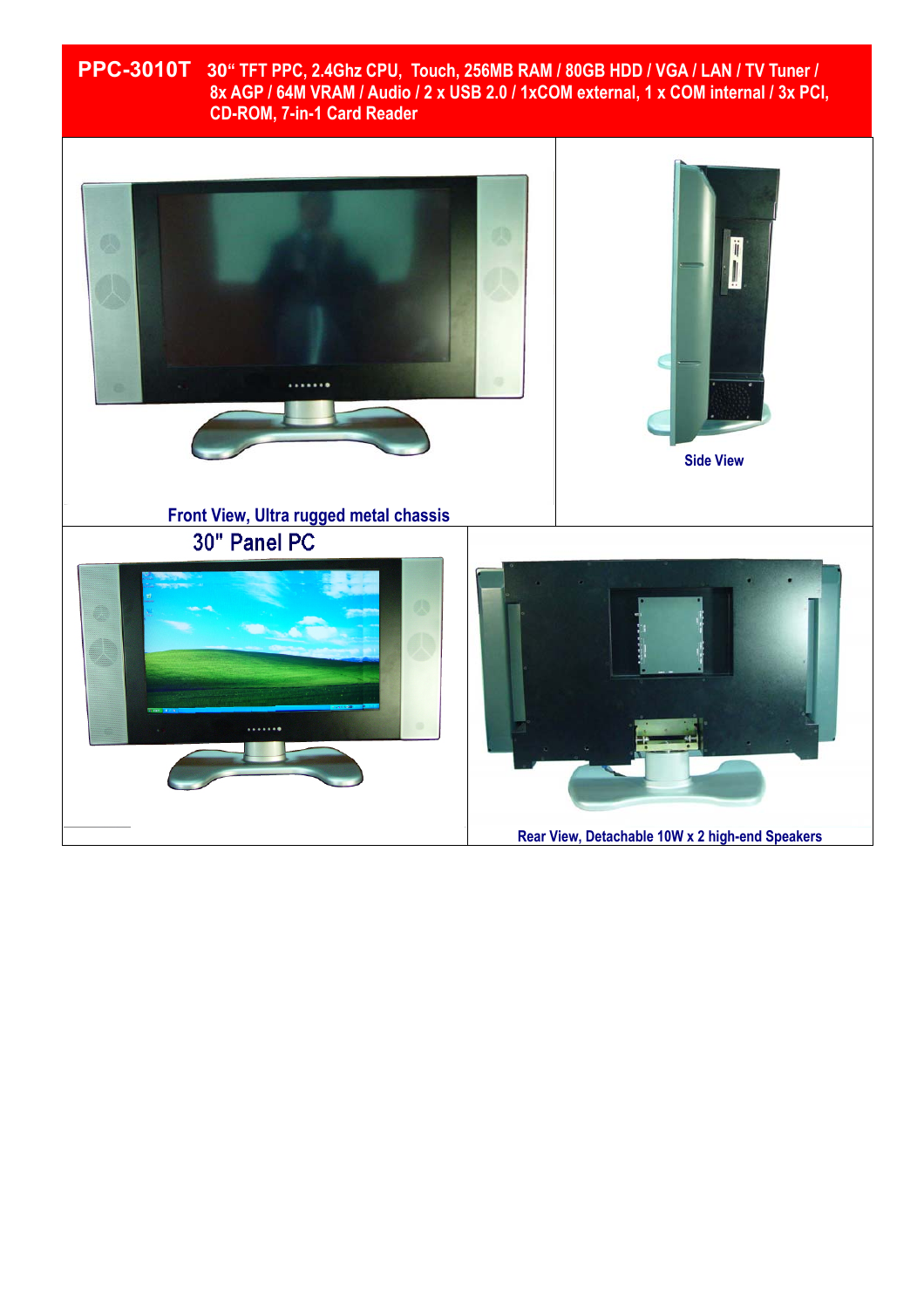

#### **30" TFT Panel PC, Touch, 2.4Ghz CPU / VGA / AGP 8x / LAN / TV Tuner / 2 USB 2.0 / Speakers / 256M RAM / 80GB HDD / Card Reader**

#### **Mechanical Structure : Housing**

Ultra rugged 2.0mm thick metal housing Black color

# **Color of housing**

Black or Silver housing and silver Speaker sets

### **Wall-mounting methods :**

- VESA-100 at four corners,

- Ultra large screw holes for wall-mounting

## **30" large size TFT LCD Display**

- Super large size : 30 inch
- 1280 x 768 (16:9) wide screen size
- 16.77 million colors (32-bit)
- Super high brightness : 500 cd/m2
- High contrast ratio : 500 : 1

- Wide view angle : both 170 degrees Vertical and Horizontal views

## **Touch Screen (optional)**

Analog resistive touch screen Note : if touchscreen is not required, we can use a Safety Glass instead for vandalism protection

### **TV-Tuner : NTSC or PAL systems**

Built in TV-Tuner NTSC system as standard. Optional : PAL system for European countries

## **HDTV support**

Support high definition TV on 480p, 480i, 720p, 1080i

### **Speakers : 2 x 10W high-end**

Equipped with 2 high-end 10 watts speakers. total sound outputs is 20 watts. The highend speaker system equipped with woofer

and sub-woofer speakers for high quality sound effect

**Audio outputs**  Support speaker out, microphone in, CD-in

**Mainboard : NASA-P412**  High reliable P-4 mainboard

### **CPU - high speed Intel Celeron 2.4Ghz**

Built in Intel 2.4Ghz CPU. It can be upgraded to higher speed processor.

### **System Chipset**

SiS 650GX as north bridge and SiS962L as south bridge.

### **Memory (system) :**

Built in standard 256MB Double Data Rate (DDR) high speed memory. 2 x 184-pin DDR slot supporting up to 2GB RAM.

### **Video Display :**

**Support AGP 8 X , which is 64 times faster than PCI.** 

**64MB Video Memory** : built in 64MB high speed memory to support high speed DVD movies, 3D, 2D high graphics acceleration.

#### **DirectX 8.0, 8.1, 9.0 support**  Support DirectX 8.0, 8.1, 9.0

### **TFT LCD Display :**

Support Dual Channel LVDS long-distance LCD panel and TTL flat display up to 36bit or 48bit resolution

#### **Audio / Sound:**

Built in high power 5W supporting 3D stere high quality sound effect

### **Ethernet Network**

Built in one fast 100/10 Mbps Ethernet.

### **7-in-1 Card Reader**

Built in 7-in-1 card reader to support Compact Flash cards (CF-I, CF-II), Memory Stick (MS), SM (Smart Media), SD (Smart Disk), MMC, MD, etc.

**HDD : 80 GB Seagate HDD** 

10 / 20 / 30GB HDD, slim size HDD

**CD-ROM :** slim type CD-ROM 24X Built in slim size 24x CD-ROM

### **USB 2.0 ultra high speed 480 Mbps**

**2 x USB 2.0 (480Mpbs)** high speed ports. It is 40 times faster than USB 1.1 (12Mbps)

#### **PCI Expansion slot with riser card :**

3 expansional PCI slots for future expansion purpose.

## **Parallel Port : LPT port for Printer connection.**

**Keyboard and Mouse :** 

One PS/2 Keyboard and one PS/2 Mouse